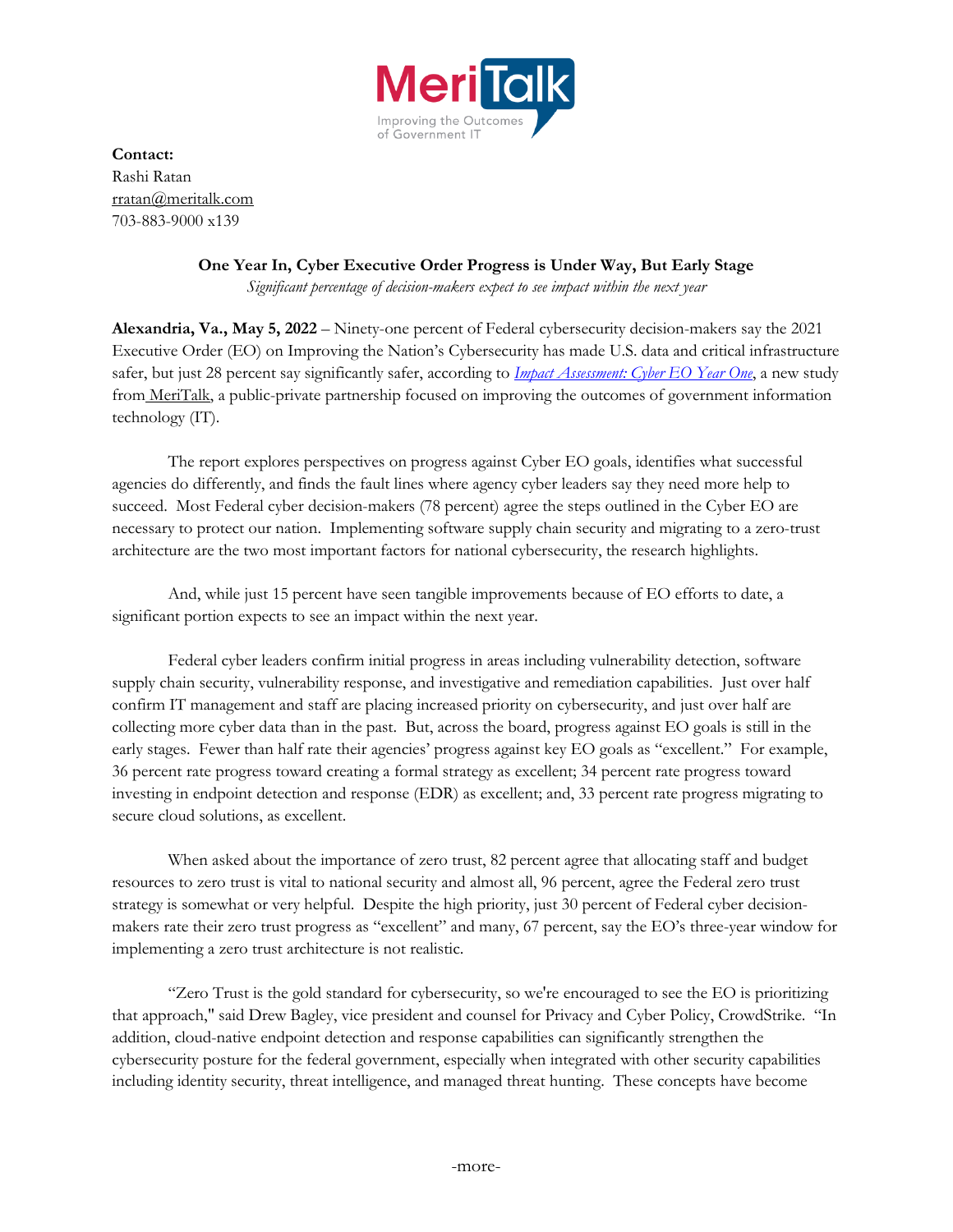cybersecurity best practices for the private sector's most technologically advanced businesses, and we encourage the public sector to continue to embrace these technologies and strategies."

"Getting to zero trust is not easy. The detail provided in the multi-step guidance from OMB provides a path, but there is no single box you can buy to meet the varied needs of the five zero trust pillars," says Stephen Kovac, Chief Compliance Officer and Head of Global Government Affairs, Zscaler. "You need multiple solutions from varying vendors that work together with seamless integration to achieve true zero trust – it is a team sport. OMB has done a good job in helping to define those rules, with rule one being to keep users off the network. If they can't reach you, they can't breach you."

Funding is another roadblock. Just 14 percent report they have all funding needed to meet Cyber EO requirements. One-third say they have half, or less than half, of the funding needed.

"The sea change is the focus on comprehensive cyber resiliency," says Nicole Burdette, principal, MeriTalk. "The EO provided direction, and Federal cyber leaders are now doing the hard work. But progress requires sustained funding and resource commitment. The research shows the gaps."

"The U.S. federal government is taking important steps to improve the nation's cybersecurity posture," said Dave Levy, Vice President of U.S. Government, Nonprofit, and Healthcare at Amazon Web Services (AWS). "In the Cyber EO, the White House directs federal agencies to adopt security best practices, implement zero trust architectures, and accelerate migration to secure cloud services. Organizations of all sizes should consider similar principles and practices to enhance their cybersecurity and protect employees and sensitive data against cyberattack."

What are the leaders doing differently? Cyber EO champions (leaders who give their agency's EO progress an A) are predictably more likely than their peers to say they have all the funding they need. They are also more likely to have their chief information officer (CIO) leading their zero-trust implementation (67 percent to 28 percent).

When asked for perspectives on what's needed to achieve cyber progress, the research identified the Federal wish list:

- $\triangleright$  Workforce training and expertise
- $\triangleright$  Stronger executive buy-in
- ➢ Detailed direction from agency IT leadership
- ➢ Centers of Excellence (COEs) in the government to lend expertise

Three-fourths of Federal cyber decision-makers also say the EO should have been more authoritative with private-sector directives.

The *[Impact Assessment: Cyber EO Year One](https://www.meritalk.com/study/impact-assessment-cyber-eo-year-one/?campaign=pressrelease)* report is based on an online survey of more than 150 Federal cybersecurity decision-makers familiar with their agencies' cybersecurity initiatives, including zero trust strategies, in March 2022 and is underwritten by Amazon Web Services (AWS), CrowdStrike, and Zscaler. The report has a margin of error of  $\pm$ 7.7 percent at a 95 percent confidence level.

> 921 King Street • Alexandria, VA 22314 Telephone: 703-883-9000 • www.meritalk.com